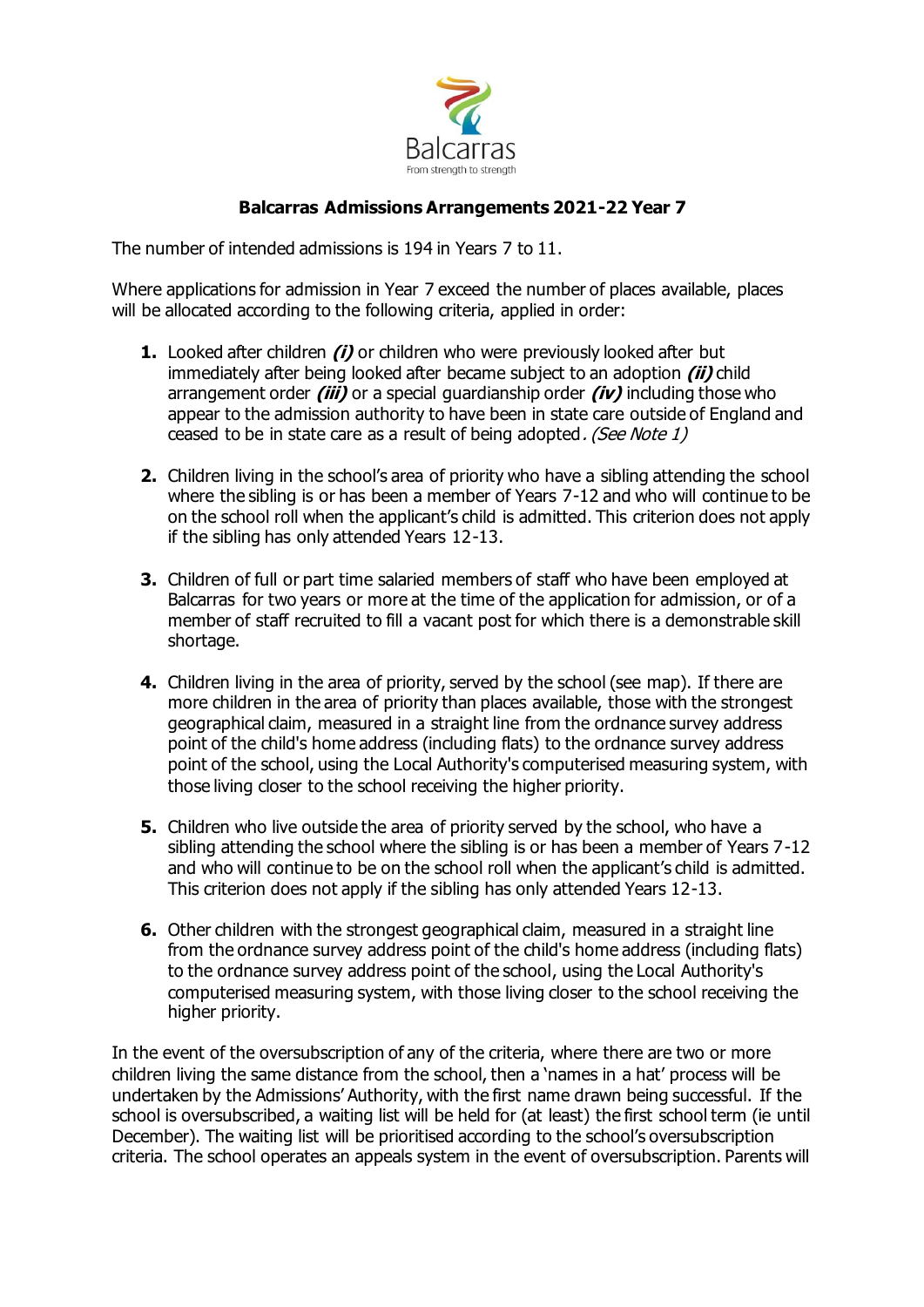be required to complete an appeals form and will then be invited to attend a hearing held by an independent appeals panel.

The school has signed up to the In-Year Fair Access Protocols held by the Local Authority. Should a vulnerable child within these Protocols require a place at the school, they will take precedence over any child on the waiting list.

The school is required to admit a child with an Educational and Health Care Plan (EHCP) that names the school, where the attendance of the child would not be incompatible with the efficient education of others, or the efficient use of resources.

## **Note 1.**

**(i)** A 'looked after child' is a child who is (a) in the care of a local authority, or (b) being provided with accommodation by a local authority in the exercise of their social services functions (see the definition in Section 22(1) of the Children Act 1989) at the time of making an application to the school. In Gloucestershire, such children are referred to as Children in Care.

**(ii)** This includes children who were adopted under the Adoption Act 1976 (see section 12 adoption orders) and children who were adopted under the Adoption and Children's Act 2002 (see section 46 adoption orders).

**(iii)** Under the provisions of section 12 of the Children and Families Act 2014, which amend section 8 of the Children Act 1989, residence orders have now been replaced by child arrangements orders.

**(iv)** See Section 14A of the Children Act 1989 which defines a 'special guardianship order' as an order appointing one or more individuals to be a child's special guardian (or special guardians).

**(v)** A child is regarded as having been in a state of care outside of England if they were in the care of or were accommodated by a public authority, a religious organisation, or any other provider of care whose sole or main purpose is to benefit society.

# **Note 2.**

A sibling is a brother or sister, half-brother or sister, adopted brother or sister, step-brother or sister, or the child of the parent's/carer's partner, and in every case, the child must be living in the same family unit at the same address.

## **Note 3.**

Full or part time salaried members of staff does not include staff employed on an ad-hoc or casual basis, eg examination invigilators, supply staff etc.

## **Note 4.**

Where any particular category at points  $1 - 5$  is oversubscribed, criterion 6 (strongest geographical claim based on straight line distance) will be used to determine which child will be offered a place.

## **Note 5.**

A waiting list will be maintained until the end of the first term in the academic year of admission. All children on the waiting list will be ranked using the above criteria, taking into account children added to the list after the start of September.

## **Note 6.**

Any application for a place at Balcarras School made outside the normal year of entry to the school must be made directly to the school.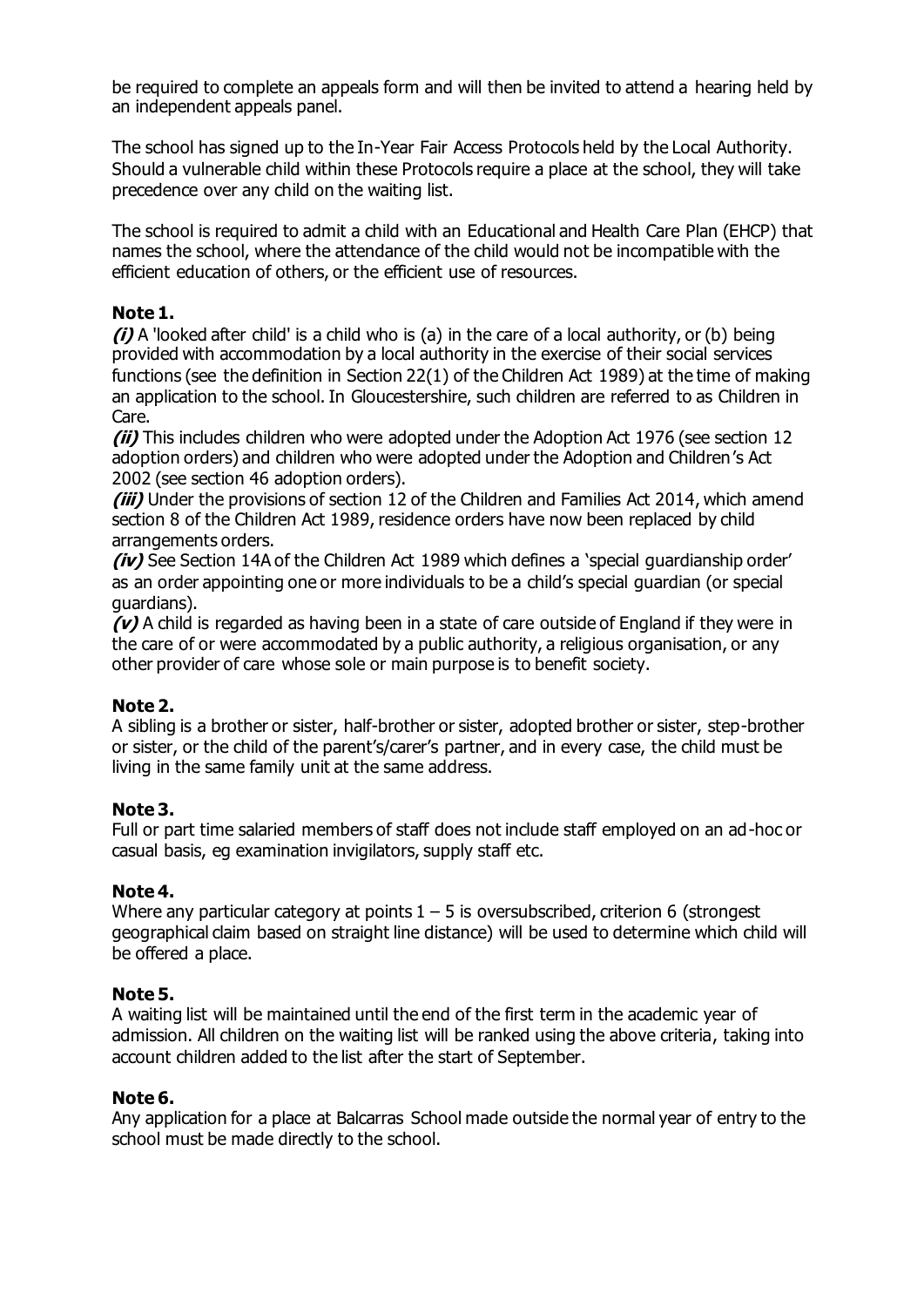Approved by Balcarras Governors at their Full Governors Meeting held on 3/12/19



## **Balcarras Admissions Arrangements 2021-22 Year 12**

### **Entry Criteria and Oversubscription Criteria:**

The purpose of our entry criteria is to ensure that students embarking on courses at AS-level are academically able to complete the course and achieve satisfactory results. It is therefore sensible and necessary to specify that all examination grades submitted as part of the entry requirements are academically rigorous enough to ensure success.

There is no requirement on location. Provided the potential student can guarantee that s/he will arrive punctually each day and can safely make her/his way home after the end of school then s/he will be eligible to apply for a place in the sixth form. We welcome applications from students new, or returning, to the Cheltenham area.

Balcarras School hopes to welcome students who have a genuine enthusiasm to attend Balcarras Sixth Form, have a real passion for academic hard work and view Balcarras as their definite number one option for post 16 studies.

Balcarras School would like to positively encourage students to apply who currently attend a school without sixth form provision. We are determined to build on the excellent relationships and the firm commitment that exists between Balcarras Sixth Form and local schools.

#### **Entry Criteria;**

The entry criteria for Balcarras Sixth Form are the same for Balcarras Students and for external students and are as follows:

 $\Box$  Students must achieve at least 2 grade 6s and 3 grade 5s in full GCSE courses\*. Students must achieve a grade 5 or higher in GCSE Mathematics and English'\*. (Some subjects have additional entry criteria and for students applying for those subjects, the additional requirements are set out clearly in the sixth form brochure.)

 $\Box$  Balcarras Sixth Form will admit up to 50 external students (with a minimum of 10) from other schools into Year 12. 200 students will be admitted to Year 12 in total.

 $\Box$  All applications must reach the school, fully completed, by February 5th on an official application form which can be downloaded from the school website.

*\* Where a student is studying courses other than full course GCSE, then the student must contact the school to discuss what standards will be required.*